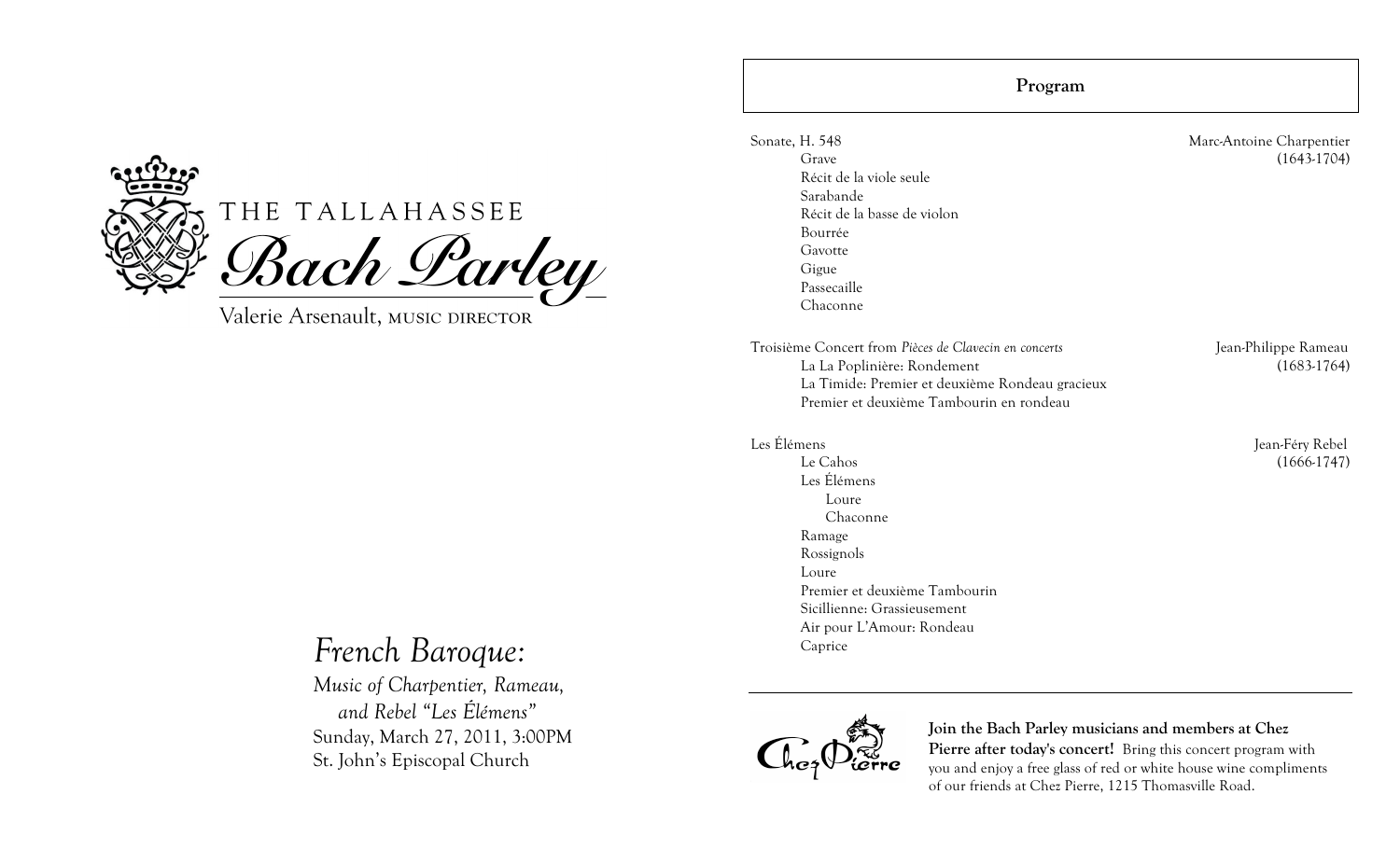# **The Tallahassee Bach Parley 2010-2011 Membership**

**As of March 13, 2011:**

#### **Sponsor**

Mimi Jones & Bill Brubaker William P. & Karyl Louwenaar Lueck Elizabeth & Stephen K. Richardson M.D.

#### **Benefactor**

Melissa & Charles Brewer Frances Dwyer & Charles Mathews Ronald A. Kanen Tom & Ava Prebys Jeanne & William Ryder

#### **Patron**

John & Nancy Barfield Woody & Charlotte Dudley Kyle & Marion Dunn Susan Drake & Charles Futch Linda & Fred Hester Dennis G. King Jim, Julie & Anne Leftheris Nora K. Loyd Dana Preu Thomas & Jean Souter Diane L. Stuart

#### **Sustaining**

Lester Abberger Fred Boska Patrick Chisholm Laura & Barnett Cook Betsy Calhoun & Michael Corzine Marie E. Cowart James C. & Rochelle M. Davis Barbara Jorgenson & Robert Dempsey Karen W. Dix Jan & Larry Everett Janet Findling Ruth Findling Gary & Ellen Fournier John Fraser Ben & Beth Fusaro J. Robert & Lois D. Griffin Christine Grow

### **Sustaining (continued)**

Edwin & Donna Irby Bob & Jane Kennedy Soo Jin Kim J. Laurence Lama Bobbie & Denis Markiewicz Margaret Pendleton & James Mathes Walter & Marian Moore Bill Miller & Kate Muldoon Ruth Pryor John, Gloria, Lori & AJ Pullen Joan H. Raley Mark Ravenscraft Penny Gilmer & Sanford Safron Ralph V. Turner John & Virginia Walker Theresa D. Westerfield Michael & Patricia Wilhoit Ken Winker

#### **Contributing**

Paul Arons Pam & Don Crosby Ellie Dann Janice S. Dann Virginia C. Dix Paula Gerson Susan Gross Debbie Hamlin Carla Connors & Timothy Hoekman Gayle Muenchow & Richard Hopkins Valerie Howington Von A. Klink John A. Knoblauch Kyunghee Lee Sheldon & Lois Leibow Lynda & Tom McCaleb David and Rosa McNaughton Charles Milsted Joyce Pugh Betty Serow Renee LaPointe & Michael Smith

#### **Contributing (continued)**

Dr Patricia H. Stanley Larry & Robyn Stevenson Erica & Robert Thaler Ken Misner & Gunilla Trull Michael Broyles & Denise VonGlahn Kathleen & Michael Wright

#### **Individual**

Fenn Cawthon Linda Collins Patricia Curtis Laura Dunaway Shirley M. Ellis Ashburn Family Marguerite Foxon David Fusselman Mary Anne Gray Nancy T. Harnage Rene Henry James & Barbara Jones Peggy Lentz Mary Lois Mayfield Marjorie Morgan Donald R. Payne Jane Quinton Mary U. Rhodes Jerry Robinson S.H.K. John-Mark Schacht Josefa Schlottmann Sue Scribner Casey L. Shaffer Lisa Nevett, Charlotte & David Stone Mary Helen Sukhia Ashley Turner Larry Updike Adelaide Whitaker

**Board of Directors:** Erica Thaler, President; Charles E. Brewer, Vice President; Ava Prebys, Treasurer; Julie Leftheris, Secretary; Nancy Barfield; Michael Corzine; Stephen Richardson, Kathleen Wright

*The Tallahassee Bach Parley would like to thank all of its donors and volunteers for their support, especially St. John's Episcopal Church, Betsy Calhoun and Lindsay Hardy for hosting this concert, Erica Thaler for help with publicity, Patty Herrington for distributing posters, and First Presbyterian Church for housing our library and archives.*

# **Today's Musicians**

**EVA AMSLER** is the Professor of Flute at Florida State University. As a soloist/chamber musician, recording artist, and masterclass teacher she tours in Europe, USA, South America, and the Far East, and is the founder of SYRINX, an association for flute teachers in Austria. For 20 years she was a member of St. Gallen Symphony Orchestra in Switzerland and Professor at the Conservatory Feldkirch in Austria. Her teachers include A. Nicolet and G. Rumpel. She is a member of the Florida Flute Association board and of various National Flute Association committees, and Chair of the Myrna Brown Society.

**BRIAN ARSENAULT** studied with Roberto Diaz and Burton Fine and earned a BM in viola performance from the New England Conservatory. He has performed with the Atlanta Baroque Orchestra and the Tallahassee Symphony, and in addition to classical music he enjoys playing Irish Traditional Music on fiddle and anglo concertina. He earned an MLIS from FSU and works as a web programmer for the Center for Information Management and Educational Services at FSU.

**VALERIE PREBYS ARSENAULT** has two favorite musical activities: teaching the violin and playing baroque music. Since 2002 she has maintained a thriving private violin studio of students of all ages at Cavatina Music Studios. As Visiting Assistant Professor at Florida State University she directs the Baroque Ensemble (on period instruments) and has taught violin and directed the Irish Ensemble. She is a member of the Tallahassee Symphony, a principal player and soloist with the Atlanta Baroque Orchestra, and has performed and recorded with the Apollo Ensemble (NY) and Apollo's Fire. She studied violin at the New England Conservatory (BM), violin pedagogy and baroque violin at the Indiana University School of Music (MM, Early Music), and earned her doctorate from the Florida State University College of Music.

**MELISSA BREWER** began her professional studies in violin and viola at the University of Miami, studying with George Zazofsky and Victor Stern and with David Becker at the University of Wisconsin Madison. She has performed with groups as diverse as the Florida Philharmonic, Miami Chamber Orchestra, West Palm Beach Opera Company, Tallahassee Bach Parley, and the Tallahassee Symphony Orchestra. The breadth of her repertoire stretches from symphonic to chamber, opera to popular, and she has performed with artists as varied as Perlman and Sinatra. On period instruments, she has performed with the F.S.U. Baroque Ensemble, Baroque Southeast, the Apollo Ensemble, and is Principal Violist with the Atlanta Baroque Orchestra. She plays on a 1760 Locky Hill viola.